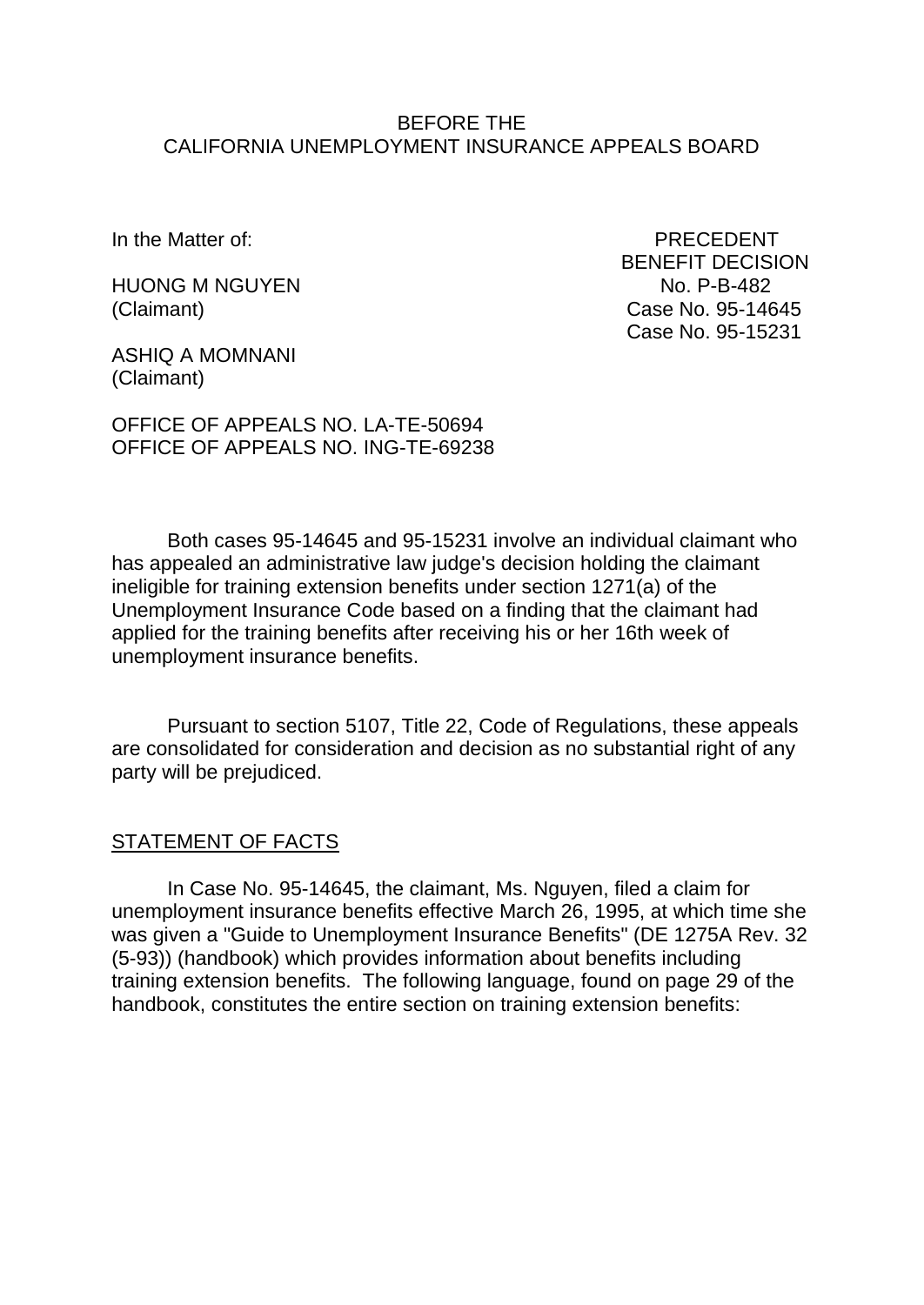"The California Training Benefits program allows you, if qualified, to continue receiving your unemployment insurance benefits while in approved training. You must apply before you have received all the benefits in your claim.

"If you apply for training no later than the 16th week of your benefit payments, you may be able to get a Training Extension Claim.

"For more information about training programs, ask us for our publication 'Learn a New Skill While Receiving Unemployment Insurance,' form DE 3550."

On August 1, 1995, the claimant was issued her 16th week of unemployment insurance benefits, which week ended July 22, 1995. The claimant applied for training extension benefits on September 7, 1995, in response to a flyer regarding training that was received in late August. The flyer was mailed from the Employment Development Department (EDD) in Sacramento. Prior to receiving the flyer from EDD, the claimant was unaware of the availability of extended training benefits. Claimant Nguyen did not know of or read the handbook's provisions relating to the availability of extended training benefits.

In Case No. 95-15231 the claimant, Mr. Momnani, filed a valid claim for unemployment benefits effective March 19, 1995. EDD issued the claimant a handbook shortly thereafter. The claimant also received a handbook when he opened his prior claim in March 1994. The claimant applied for training extension benefits on September 6, 1995, which was his 26th week of receiving benefits. The claimant received and read the handbook, but did not understand the provisions regarding training benefits or the need to seek clarification from EDD regarding claim filing procedures or deadlines.

Claimant Momnani decided to seek training in September of 1995 and attended EDD's orientation. It was at the orientation that the claimant learned of the 16 week filing deadline. The claimant testified that he thought that EDD would be issuing him a letter if he were interested in training benefits and that he would receive the letter some time before the expiration of his benefits.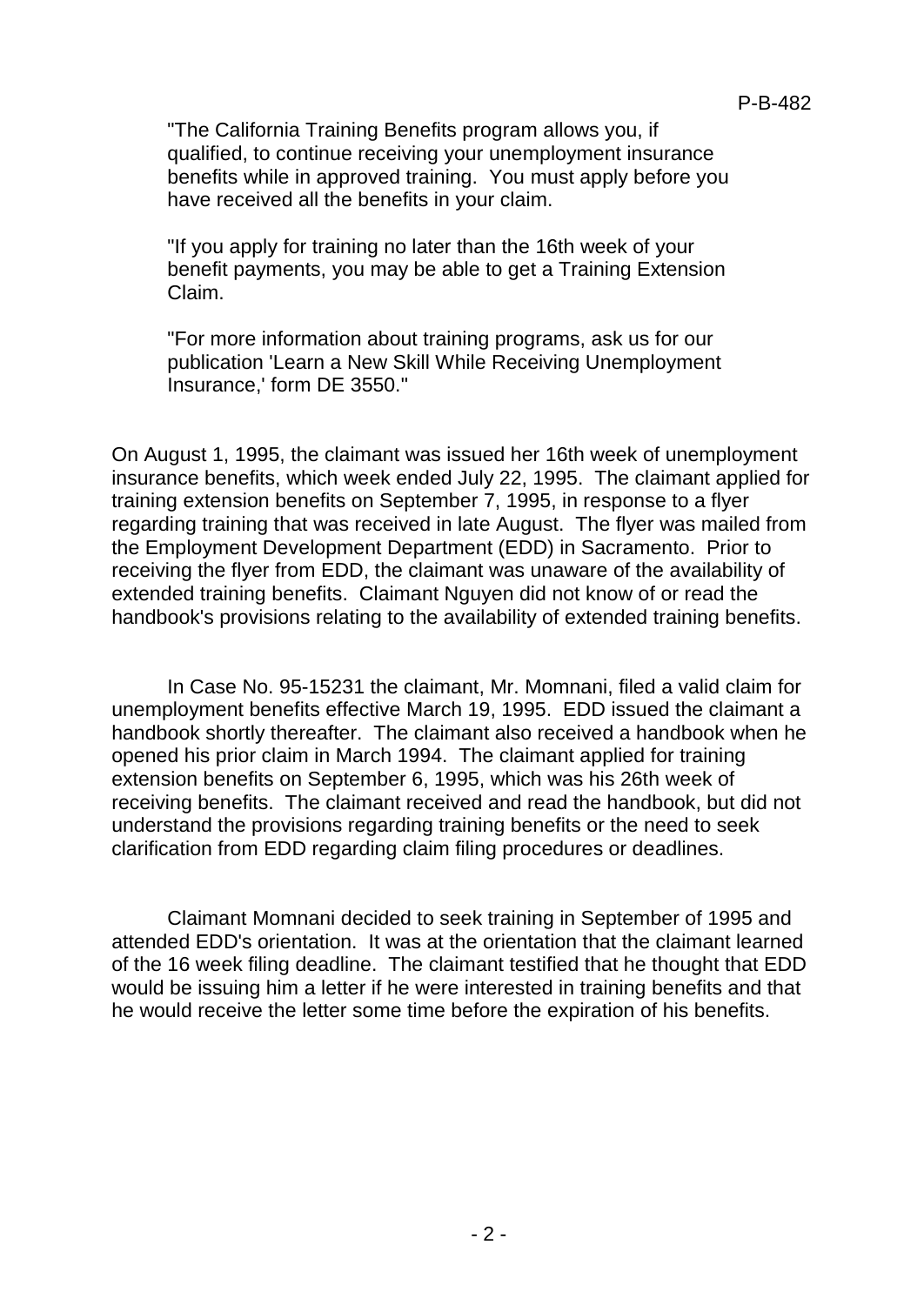### REASONS FOR DECISION

The applicable statute in this matter, Section 1271(a) of the Unemployment Insurance Code, provides as follows:

"Notwithstanding any other provision of this division, any unemployed individual receiving benefits payable under this part, Part 3 (commencing with Section 3501), or Part 4 (commencing with Section 4001), or any other federal unemployment compensation law, who, no later than the 16th week of his or her receiving these benefits, applies for a determination of potential eligibility for benefits under this article and is determined eligible for benefits under this article, is eligible for a maximum of 52 times his or her weekly benefit amount under the provisions of this division. The department shall notify every individual who applies for unemployment compensation in this state of his or her opportunity to receive benefits under this article and to receive extended benefits under this article if application is made pursuant to this section." (Emphasis added.)

We read Section 1271(a) as imposing upon EDD the affirmative duty to notify claimants 1) of their opportunity to receive extended training benefits and 2) that receipt of those benefits is conditioned upon application made pursuant to the requirements of Section 1271(a). In claimant Nguyen's case we determine whether EDD fulfilled its duty to notify claimants of their opportunity to receive extended benefits, and in claimant Momnani's case we decide whether the language found in the handbook is sufficient to fulfill EDD's duty to notify claimants that receipt of extended benefits is conditioned upon compliance with the application procedures found in Section 1271(a).

We take official notice that prior to 1993, EDD's regular practice was to provide claimants with a one-page notice of the extended training benefits and filing requirements, including the requirement that application be made no later than the 16th week of receiving unemployment benefits. In addition, EDD's computer program noted whether the one-page notice was provided to the claimant. Thus, EDD had evidence of the fact that claimants had been notified of the availability of extended training benefits and evidence that the notice included the essential requirements for filing claims under Section 1271(a).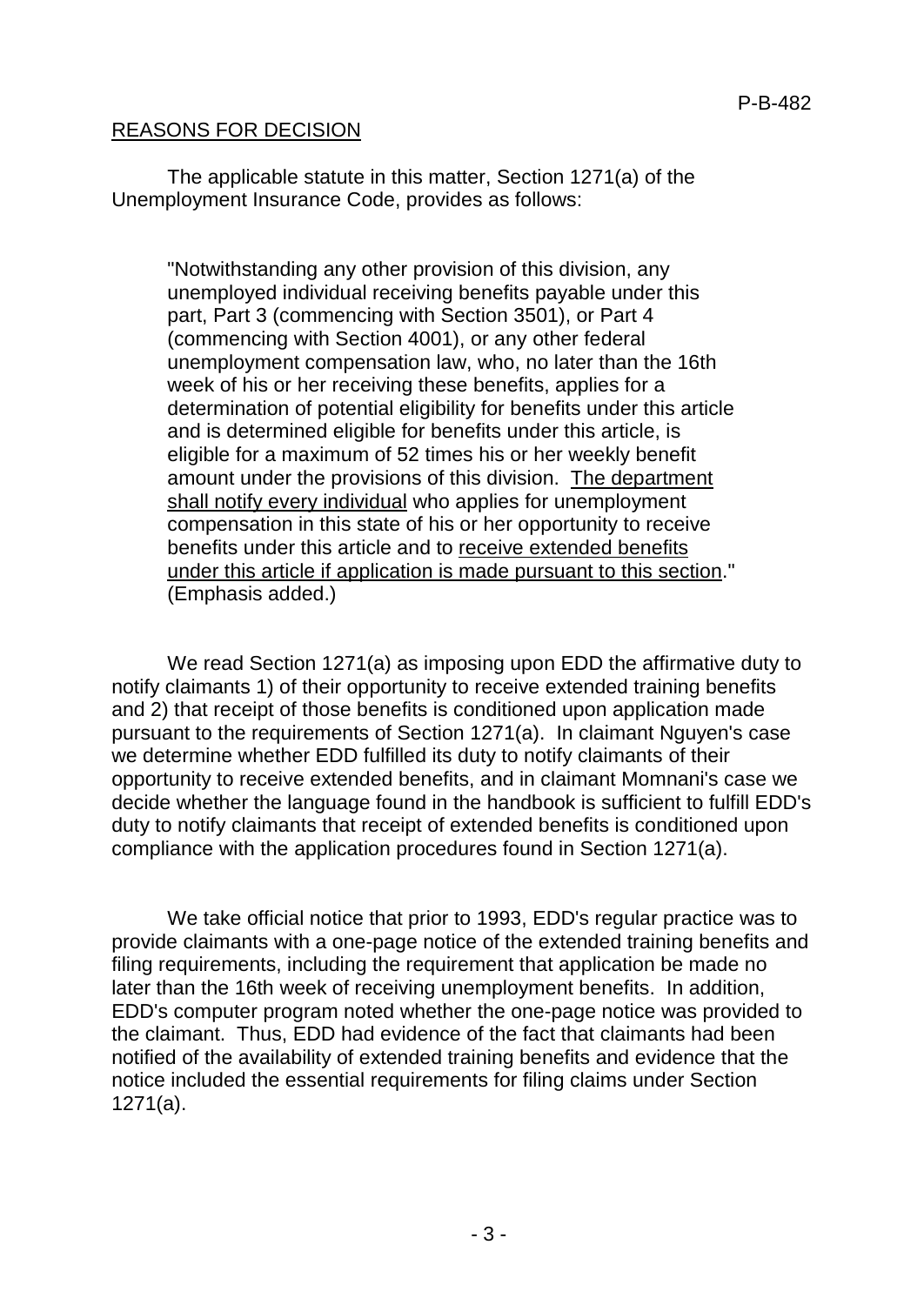We also take official notice that in or about May, 1993, EDD changed its practices and procedures and ceased providing the one-page notice material to claimants regarding extended benefits. EDD consolidated benefit information on training benefit programs into the claimants' handbook. In addition, the indication of whether the one-page notice was provided to claimants was deleted from EDD's computer screen since that form of notice was no longer being provided.

EDD presently regards the extended training benefit provisions in the handbook as meeting its statutory duty under Section 1271(a) to inform claimants of the opportunity to apply for and receive such benefits. EDD's position in previous cases before this Board has been that the present form of notification given to claimants is consistent with duly adopted regulations, and is therefore sufficient to satisfy Section 1271(a).

Section 1333 of the Unemployment Insurance Code provides that notices required under Article 3 of the code relating to Filing, Determination, and Payment of Unemployment Compensation Benefit Claims shall be submitted in accordance with authorized regulations. Since the notice required under section 1271(a) does not fall under Article 3 of the code, there is no requirement that a regulation regarding section 1271(a) be adopted. Nevertheless, Title 22, California Code of Regulations, Section 1326-1, does set forth the procedures for filing benefit claims. The question of whether compliance with these regulations support EDD's present notification measures must be answered. Section 1326-1(b) states, in relevant part:

"There are four basic steps in the usual procedures for handling a typical unemployment benefit claim. Sections 1326-2 through 1326-13 of these regulations give detailed definitions and procedures applicable to the several different types of claims and should be referred to for greater detail and exceptions to usual procedures."

Thus, to the extent EDD has adopted regulations which provide definitions and procedures for filing different types of claims, said regulations apply by their own terms only to typical unemployment benefit claims. Because claims for extended training benefits require separate application and have a separate limitation period, such claims do not constitute typical claims covered by Section 1326-1 of the California Code of Regulations. EDD's only regulation specifically addressing written notice is found in Section 1326-1(b)(1)(A), which states in relevant part: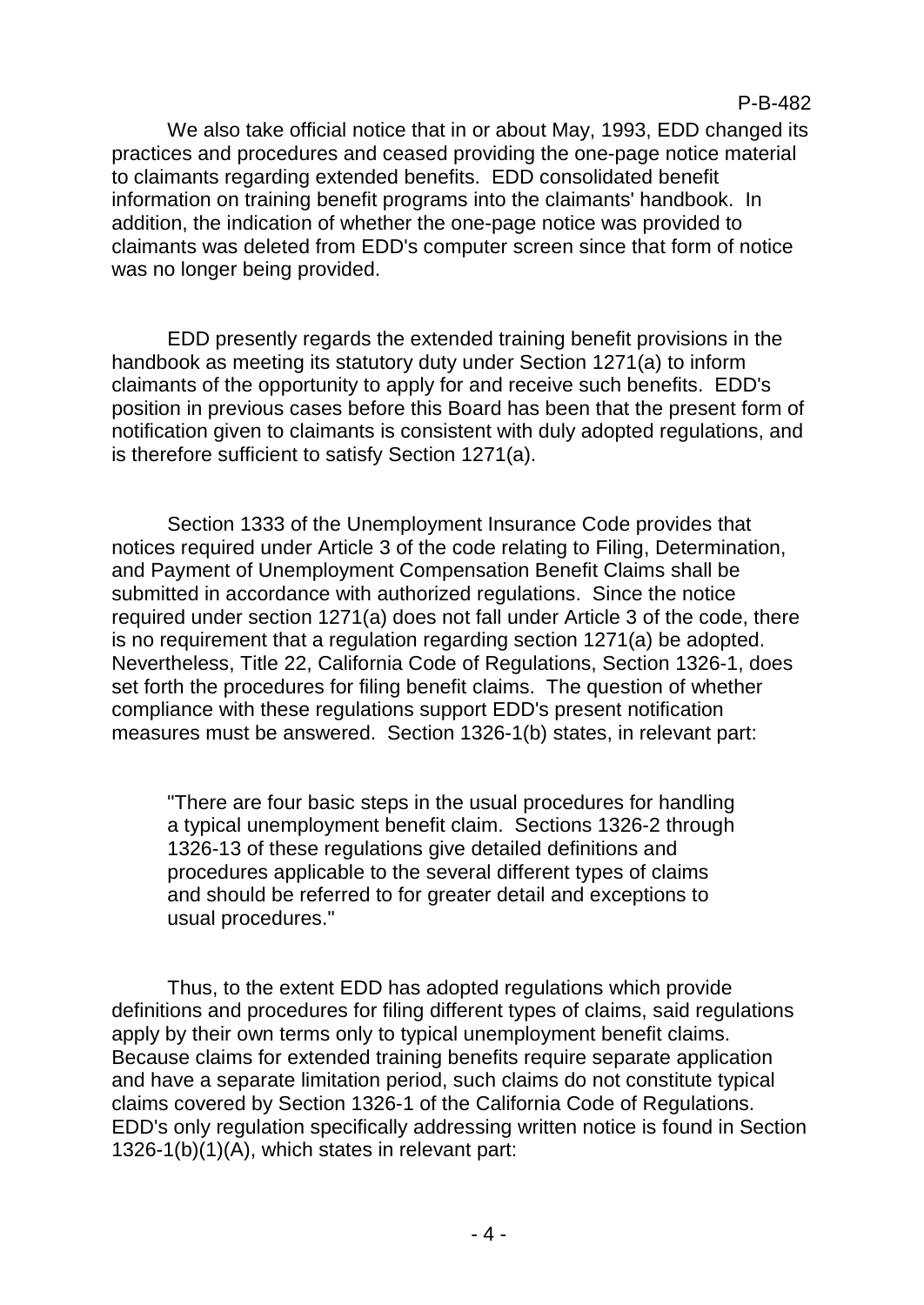"The department informs the claimant in writing of his or her benefit rights and duties, gives assistance in filing the new claim, and provides written instructions on his or her responsibility to look for work."

This regulation certainly permits EDD to provide written notice of certain benefits, however, it too applies only to typical claims. Further, this regulation begs the question of whether the writing contained in the handbook rises to the level of "inform[ing] the claimant in writing of his or her benefit rights." Therefore, we are not persuaded that EDD's present practice of providing notice of training benefits through the handbook alone is sufficiently supported on the grounds that its procedures are consistent with duly adopted regulations. EDD must comply with the plain language of section 1271(a).

In P-B-466, we recognized that no "good cause" exception to Section 1271(a)'s 16 week filing deadline existed. However, we believe that the purpose of the mandate that EDD "shall notify every individual of their opportunity to receive extended training benefits" is to protect and preserve the rights of claimants who in all likelihood are ignorant of the existence of these benefits. Because most claimants will in fact be ignorant of the existence of extended training benefits and because claimants face absolute foreclosure from receiving extended benefits if application is made beyond the 16 week deadline, it is incumbent upon EDD to do more to notify claimants of extended training benefits than simply include mention of them in the general information handbook.

EDD provides a disclaimer on the handbook itself which tends to inform a claimant that the information contained therein is of a general non-binding nature. The back cover of the handbook states, "This handbook is for general information only, and does not have the force and effect of law, rule, or regulation." EDD may not claim on the one hand that the handbook is for general information only and does not have the force and effect of law, rule, and regulation, while on the other hand claim that a claimant's failure to read the handbook thoroughly and comply with its instructions shuts the door on their ability to receive extended training benefits.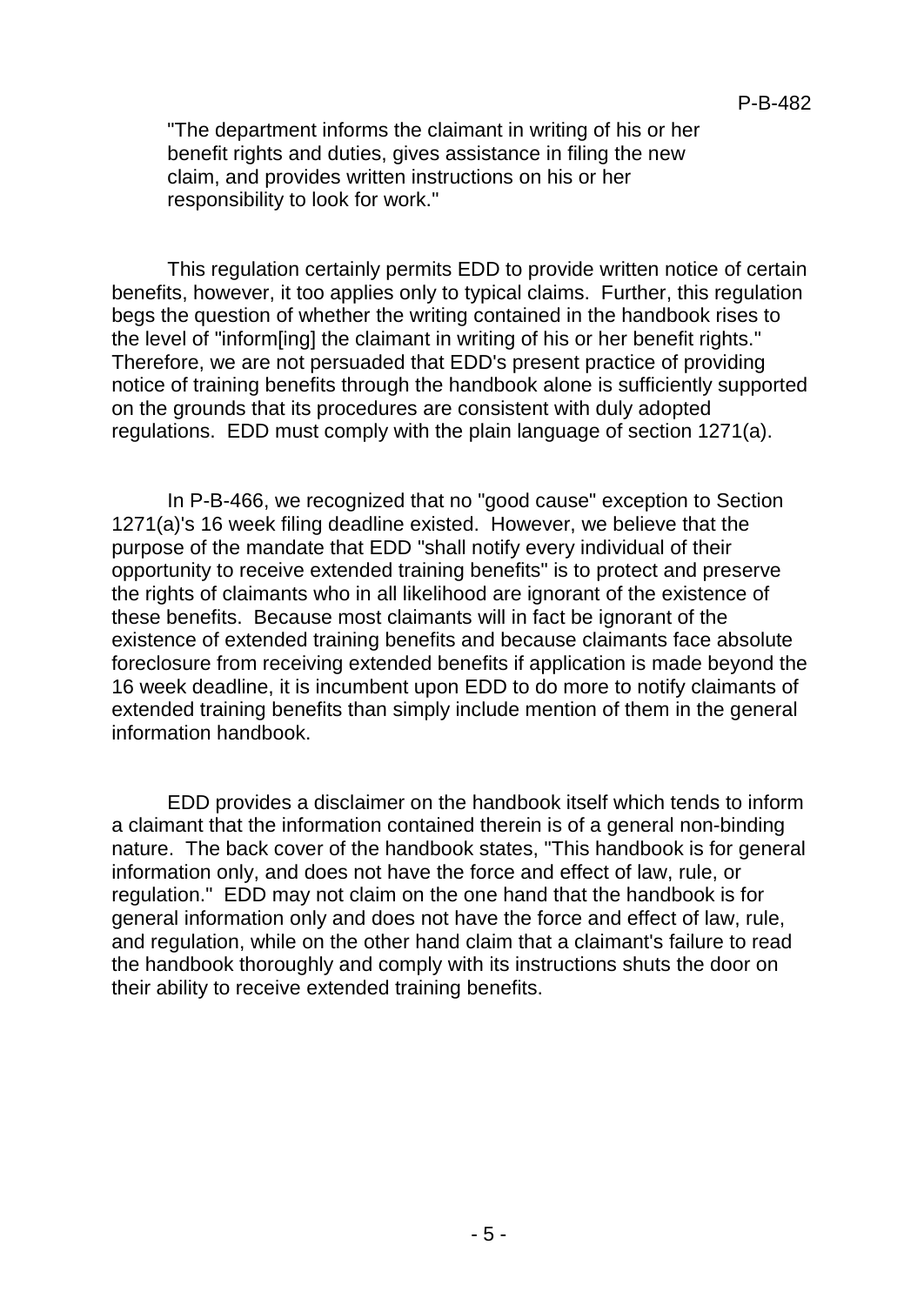We therefore conclude that where EDD's notice to a claimant of extended training benefits consists solely of providing him or her with the general information handbook, EDD has not met the threshold requirement of providing sufficient notice of extended training benefits as required by Section 1271(a).

In order to satisfy the notice requirement in Section 1271(a), EDD must provide distinct notice of the claimant's opportunity to receive extended benefits. If the information regarding training benefits is to be included in the handbook, which it certainly may, EDD must take some measures to bring the existence of that language to claimants' attention.

Notwithstanding the above, the presumption that an official duty will be presumed to have been done and regularly performed still exists. Evidence Code Section 664. However, this presumption is rebuttable. Old Santa Barbara Pier Co. v. State of California, (1977) 71 Cal. App. 3d 250, 257. Our construction of what is required under Section 1271(a) leads us to the conclusion that claimant Nguyen has sufficiently rebutted this presumption as it relates to EDD's duty to notify claimants of their opportunity to receive extended training benefits. Finding that EDD has failed to adequately perform its duty in this regard, we must answer the question of what effect such failure has on the claimant's application for extended training benefits. For the reasons set forth below, we conclude that EDD is estopped from denying extended training benefits due to claimant Nguyen's failure to apply within the 16th week of her receiving benefits.

Generally, estoppel is not favored in the law and typically requires a) a representation or concealment of material facts, b) made with knowledge of the facts, c) to a party ignorant of the truth, d) with the intent that the latter act upon it, and e) the party must have been induced to act upon it. 11 Witkin, Summary of Cal. Law (9th ed. 1990) Equity, section 177, p 859. However, while it may not be said that claimant Nguyen relied on any affirmative misrepresentation made by EDD, estoppel has been found to arise where the party to be estopped has breached a duty to speak that is owed to the other party. Dettamanti v. Lompoc Union School District, (1956) 143 Cal. App. 2d 715, 721. Also, in P-B-5, we found that misrepresentations sufficient to give rise to estoppel "may occur not only through incorrect statements about what the law provides, but may occur also through omission or a failure to speak where there is a duty to speak and an opportunity to speak."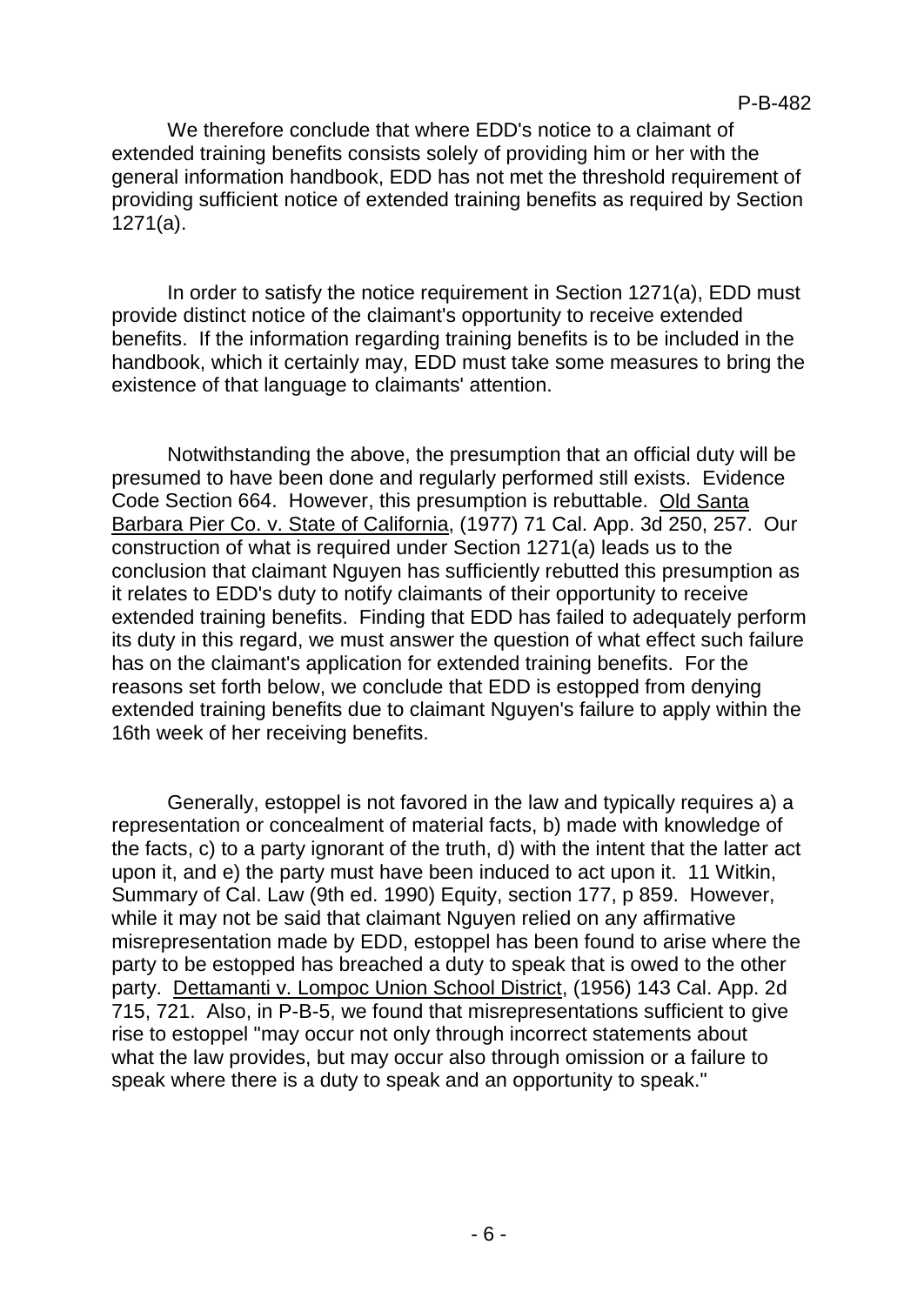Section 1271(a) imposes upon EDD the duty to notify claimants about the availability of extended training benefits and the claim filing process itself provides EDD with the opportunity to provide such notice. Since EDD's present notification procedures fail to fulfill this duty, estoppel may appropriately be invoked.

The requirement under Section 1271(a) that application for extended training benefits be made no later than the 16th week of receiving benefits appears to us to be analogous to a statute of limitation. The rationale that failure to comply with a statutory duty to provide notice of rights to benefits will equitably estop a party from asserting a statute of limitations defense has been addressed by California courts in the context of workers' compensation claims. Reynolds v. Workmen's Compensation Appeals Board, (1974) 12 Cal. 3d 726. Labor Code section 5402, as it existed at the time Reynolds was decided, stated that employers "shall notify the injured employee . . . that he may be entitled to benefits under this division." We find this language remarkably similar to that found in Section 1271(a). The Reynolds court held that failure to provide the required notice prevented the employer from raising the technical defense of the statute of limitations in order to defeat the employee's claim for benefits. Reynolds, supra, at 730. Courts have concluded that the basis for the Reynolds decision was equitable estoppel. Hurwitz v. Workers' Compensation Appeals Board, (1979) 97 Cal. App. 3d 854, 873. We find this reasoning applies under these circumstances. Where EDD has failed to give adequate notice of the opportunity to receive extended training benefits and the claimant has made a timely application for extended training benefits upon learning about them, EDD is estopped from denying the claimant's application as being untimely.

Therefore, as to claimant Nguyen, we find that she was not adequately notified of the availability of extended training benefits as required by Section 1271(a) and that EDD is estopped from denying extended training benefits due to claimant Nguyen's failure to apply within the 16th week of her receiving benefits.

We now turn to the issue raised in claimant Momnani's appeal, that is, whether one who in fact reads the notice of extended training benefits found in the handbook has been given sufficient notice under Section 1271(a).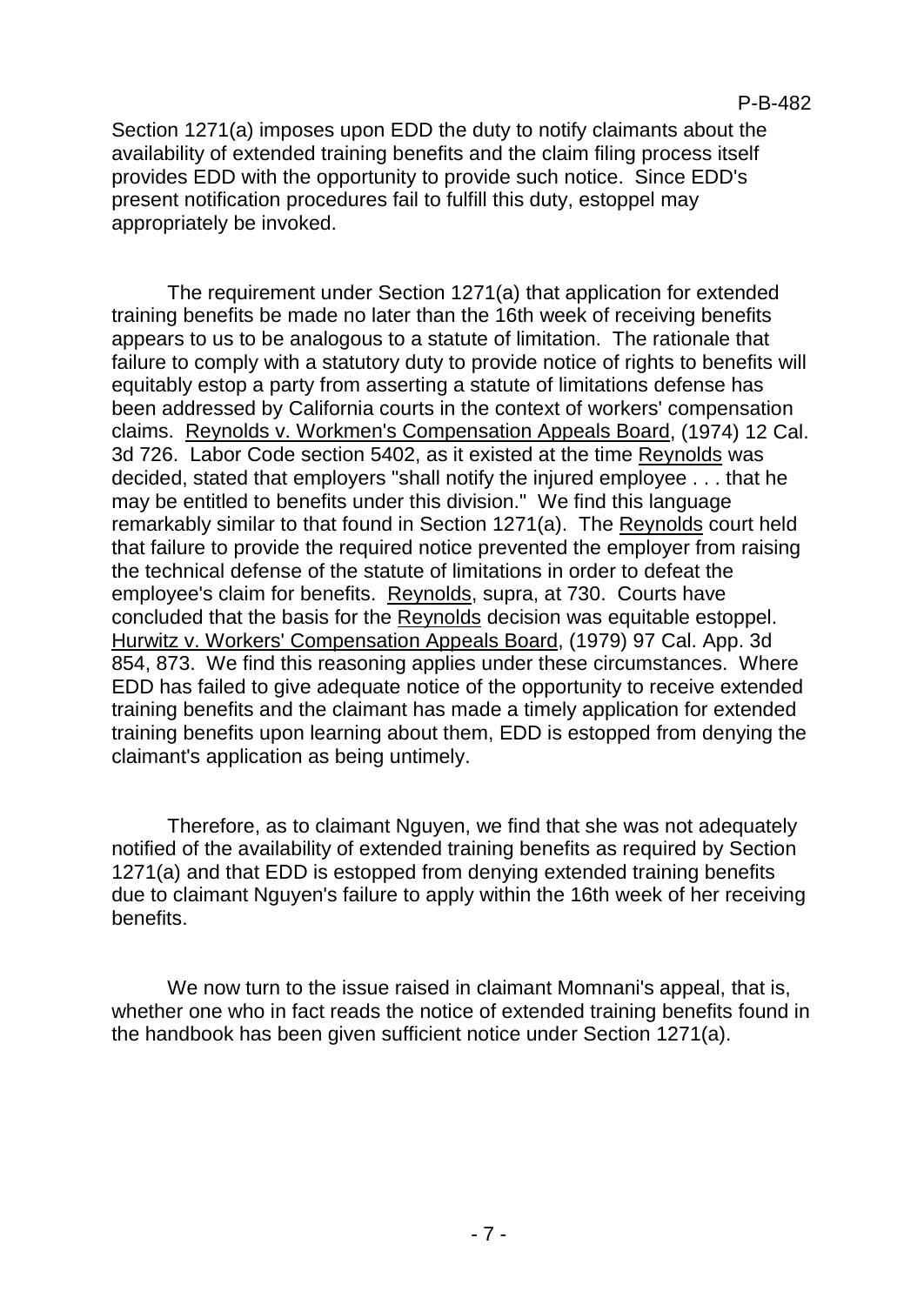P-B-482

Section 1271(a) requires EDD to notify claimants that they may "receive extended benefits under this article if application is made pursuant to this section." As previously set forth, the notice required by Section 1271(a) may, if properly identified, be provided in the handbook. However, the language used must in fact be sufficient to apprise claimants that application for benefits under Section 1271(a) entails compliance with unique procedures and specific limitation periods.

Section 1271(a) imposes two procedural limitations on the time within which applications for extended training benefits may be made. They are, 1) the claimant must be receiving unemployment benefits, and 2) the claimant must apply no later than the 16th week of his or her receiving benefits. For claimants who are only eligible for 16 or fewer weeks of unemployment benefits, the second of these limitations is moot. Application must be made before their benefits expire. However, for claimants such as Ms. Momnani who are eligible for more than 16 weeks of benefits, the first of these two limitation periods gives way to the second. For while such a claimant is still in active claim status for up to 26 weeks of benefits, the ability to apply for extended training benefits expires at the end of the 16th week of receiving benefits.

Section 1271(a) therefore establishes two separate limitation periods that will be applied to claimants depending upon the length of their benefit eligibility period.

Unfortunately, the language found in the handbook fails to take into account this crucial distinction. We find the language presently found in EDD's handbook to be confusing at best, and to a certain extent, misleading. The handbook given to claimant Momnani states that claimants "must apply before you have received all the benefits in your claim." This could not be a clearer instruction to one who is eligible for 26 weeks of benefits that they have 26 weeks to apply for extended training benefits and is therefore misleading.

It should be noted that this sentence was changed in the version of the handbook which became effective in June of 1995. Unfortunately, the 1995 version is even less clear. The handbook now states that claimants must merely "contact EDD" before receiving all of the benefits in their claim.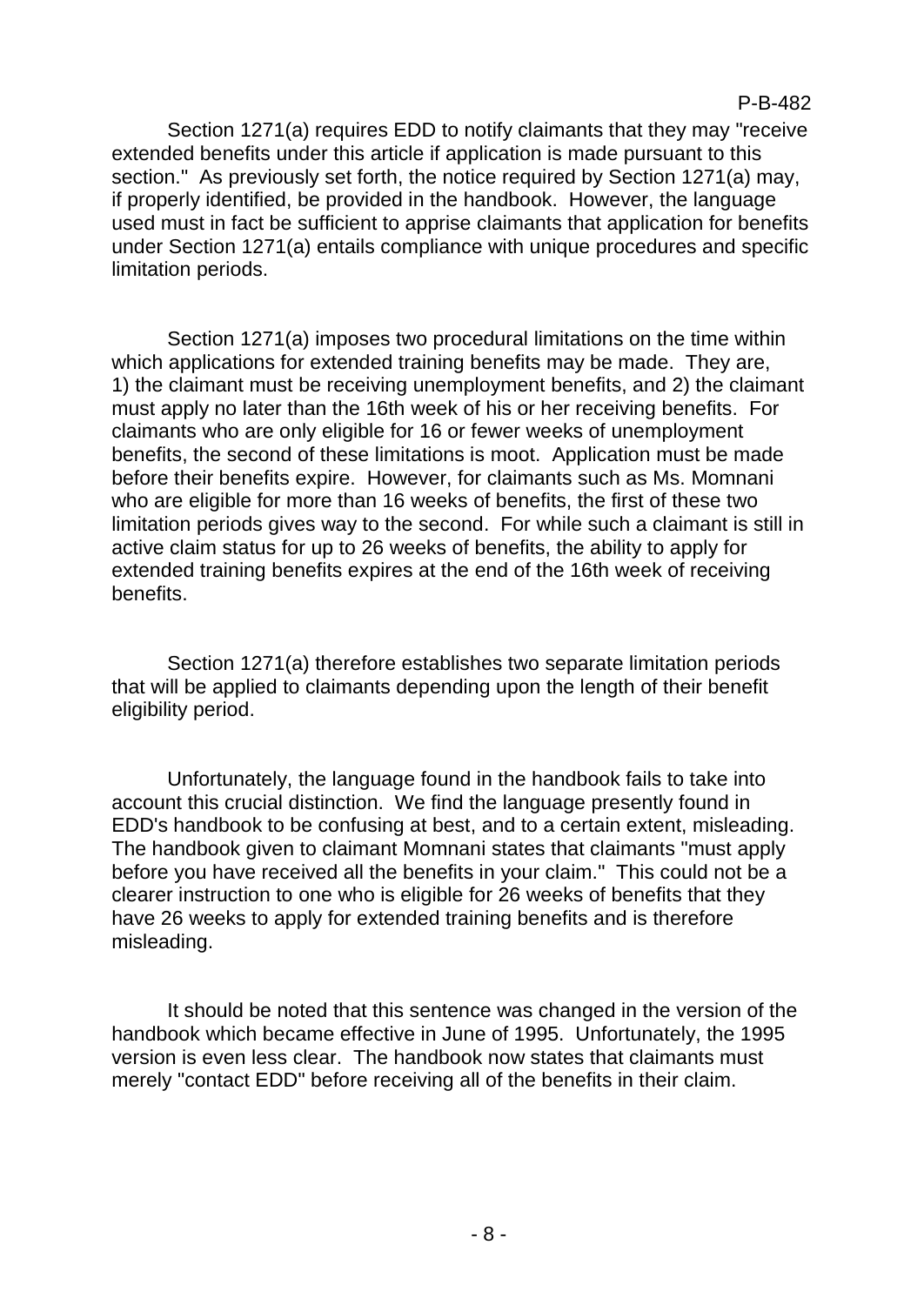Telling claimants that they must "contact EDD" before their benefits expire is substantively different than telling claimants that they must submit their application for extended training benefits prior to the 16th week of receiving their benefits.

In the next sentence found in both the 1993 and 1995 versions of the handbook, claimants are informed that "[i]f you apply for training no later than the 16th week of your benefit payments, you may be able to get a Training Extension claim." However, the most reasonable meaning to be given that statement is that a claimant must find a program or course of training and apply for such training no later than the 16th week of receiving benefit payments. No mention is made of the fact that unless a claimant files an application for extended benefits with EDD prior to the end of the 16th week of receiving benefits, their eligibility for training benefits will expire. Section 1271(a) does not condition receipt of benefits on application for training before the 16th week of benefit payments, but rather on application for a determination of benefit eligibility. This means an application for the benefits themselves. The handbook does not so notify claimants of this requirement.

Finally, the handbook tells claimants that more information about training programs may be obtained by asking for additional EDD publications. Given the misleading nature of the preceding language, merely inviting claimants to ask for more information is insufficient to fulfill EDD's duty to provide notice of the application procedures under Section 1271(a). Even if the handbook's mention of EDD's additional publications were enough to lead a reasonable and prudent person to make further inquiry, such a cursory mention is insufficient to overcome the stated provisions that one may apply for extended training benefits at any time up until one's claim has expired.

If EDD provides a claimant with adequate notice of the application procedures for extended training benefits but the claimant nevertheless fails to apply for training extension benefits in a timely manner, we would have a different issue before us. In the present case, there is insufficient proof that by receiving and reading the handbook alone, claimant Momnani was given adequate notice under the requirements set forth in Section 1271(a).

Having concluded that EDD has not provided the necessary notice under Section 1271(a), we rely on the foregoing discussion of estoppel to similarly hold that EDD is estopped from denying claimant Momnani's application for extended training benefits as being untimely.